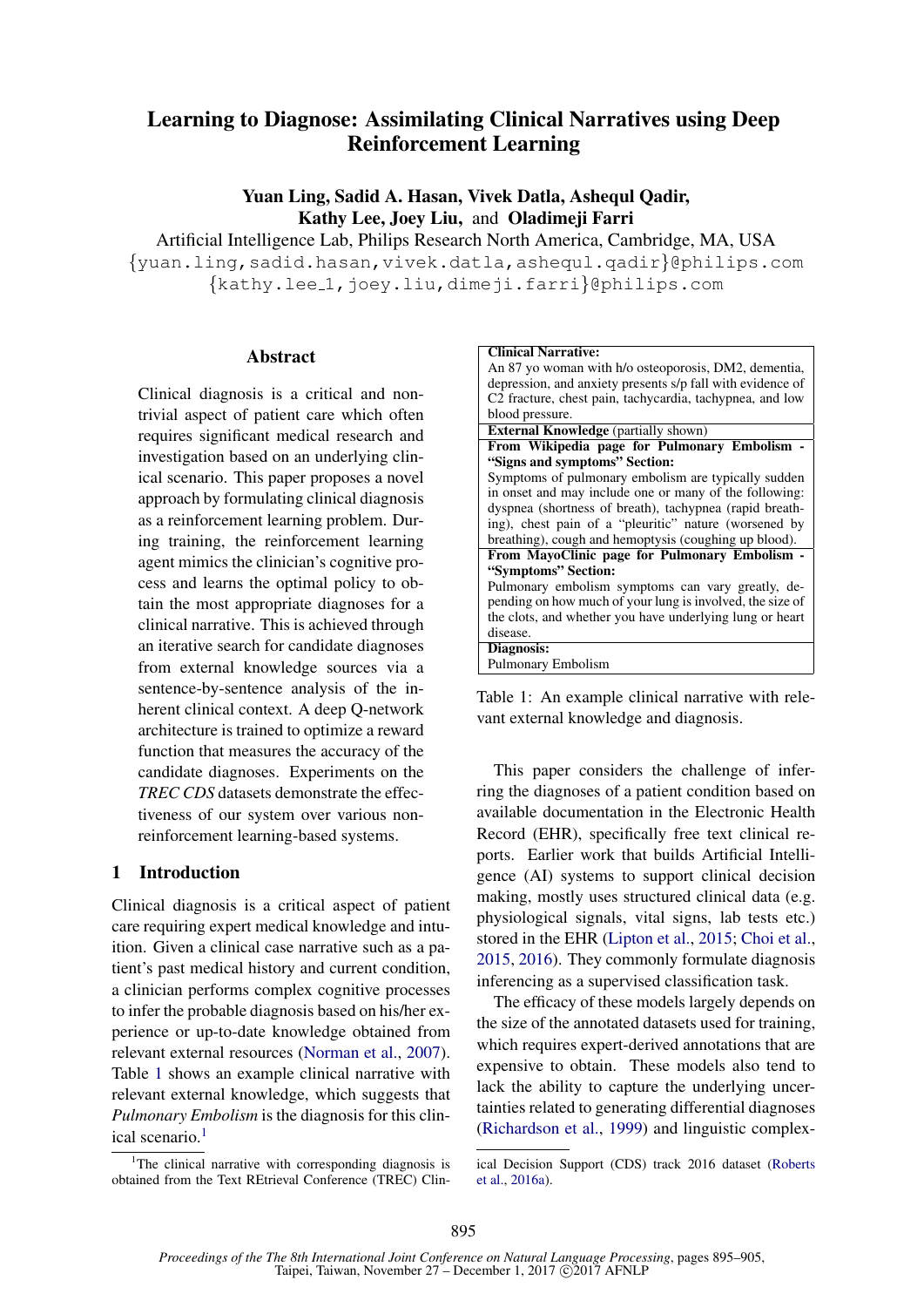ities (Seidel et al., 2015) of a clinical scenario as they consider medical codes and a finite number of diagnoses for prediction labels.

By contrast, we explore the discriminatory capability of the unstructured clinical narratives to infer the possible diagnoses. To overcome the sparsity in annotated data and adequate representation of ambiguities, we formulate the problem as a sequential decision-making process using deep reinforcement learning while leveraging external knowledge to infer the differential diagnoses.

Our proposed approach is novel as, unlike previous approaches, it focuses on the clinician's cognitive process to infer the most probable diagnoses from clinical narratives. Given a clinical text scenario, a physician typically reviews the sentences sequentially, skipping those s/he deems irrelevant and focusing on those that would contribute to his/her understanding of the clinical scenario.

While assimilating the sentences (i.e. understanding partial information), s/he tries to recognize a logical pattern or clinical progression similar to one or more prior patient encounters towards arriving at a candidate diagnosis. Ultimately, the intuition of the clinician is guided by understanding of these sentences and s/he can make an overall assessment of the scenario based on the narrative and/or additional evidence obtained from relevant external knowledge sources.

Our system replicates this cognitive flow by using a deep reinforcement learning technique. During training, the agent learns the optimal policy to obtain the final diagnoses through iterative search for candidate diagnoses from external knowledge sources via a sentence-by-sentence analysis of the inherent clinical context.

A deep Q-network architecture (Mnih et al., 2015) is trained to optimize a reward function that measures the accuracy of the candidate diagnoses. Our model predicts the differential diagnoses by utilizing the optimum policy learned to maximize the overall possible reward for an action during training. Extensive experiments on the TREC CDS track (Roberts et al., 2015, 2016a) datasets demonstrate the effectiveness of our system over several non-reinforcement learning-based systems.

In recent TREC CDS tracks, clinical diagnosis inferencing from free text clinical narratives has been showcased as a significant milestone in clinical question answering and a path to improv-

ing the accuracy of relevant biomedical article retrieval (Roberts et al., 2015, 2016b; Goodwin and Harabagiu, 2016).

In addition to these established use cases, we envisage that our work can also lead to a busy clinician considering relevant differential diagnoses that could otherwise be ignored due to inadvertent diagnostic errors (Nendaz and Perrier, 2012; Graber et al., 2012; Berge and Mamede, 2013). Also, nurse practitioners can use the proposed system as a source of second opinion before contacting a physician towards accurately diagnosing and managing their patients.

# 2 Related Work

Addressing inference tasks generally requires significant contributions from domain experts and access to a variety of resources (Ferrucci et al., 2013; Lally et al., 2014) such as structured knowledge bases (KBs) (Yao and Van Durme, 2014; Bao et al., 2014; Dong et al., 2015). However, KBs are known to have limitations such as knowledge incompleteness, sparsity, and fixed schema (Socher et al., 2013; West et al., 2014; Bordes et al., 2014), which have motivated researchers to use unstructured textual resources like Wikipedia for various related tasks (Katz et al., 2005; Wu and Weld, 2010; Miller et al., 2016; Chen et al., 2017). In this paper, we also leverage the power of unstructured knowledge sources to address clinical diagnosis inferencing.

Previous clinical diagnosis inferencing works mostly utilized various bio-signals from patients (Lipton et al., 2015; Choi et al., 2015, 2016). EHRs typically store such structured clinical data (e.g. physiological signals, vital signs, lab tests etc.) along with unstructured text documents that contain a relatively more narrative picture of the associated clinical events.

Recently, diagnosis inferencing from unstructured clinical text has gained much attention among AI and Natural Language Processing researchers, with the advent of the *TREC CDS* tracks (Simpson et al., 2014; Roberts et al., 2015, 2016b; Goodwin and Harabagiu, 2016; Zheng and Wan, 2016; Balaneshin-kordan and Kotov, 2016; Prakash et al., 2017; Ling et al., 2017a). Although the main task in the CDS track was to retrieve relevant biomedical articles given a clinical scenario, researchers also explored diagnosis inferencing from clinical narratives as part of the pilot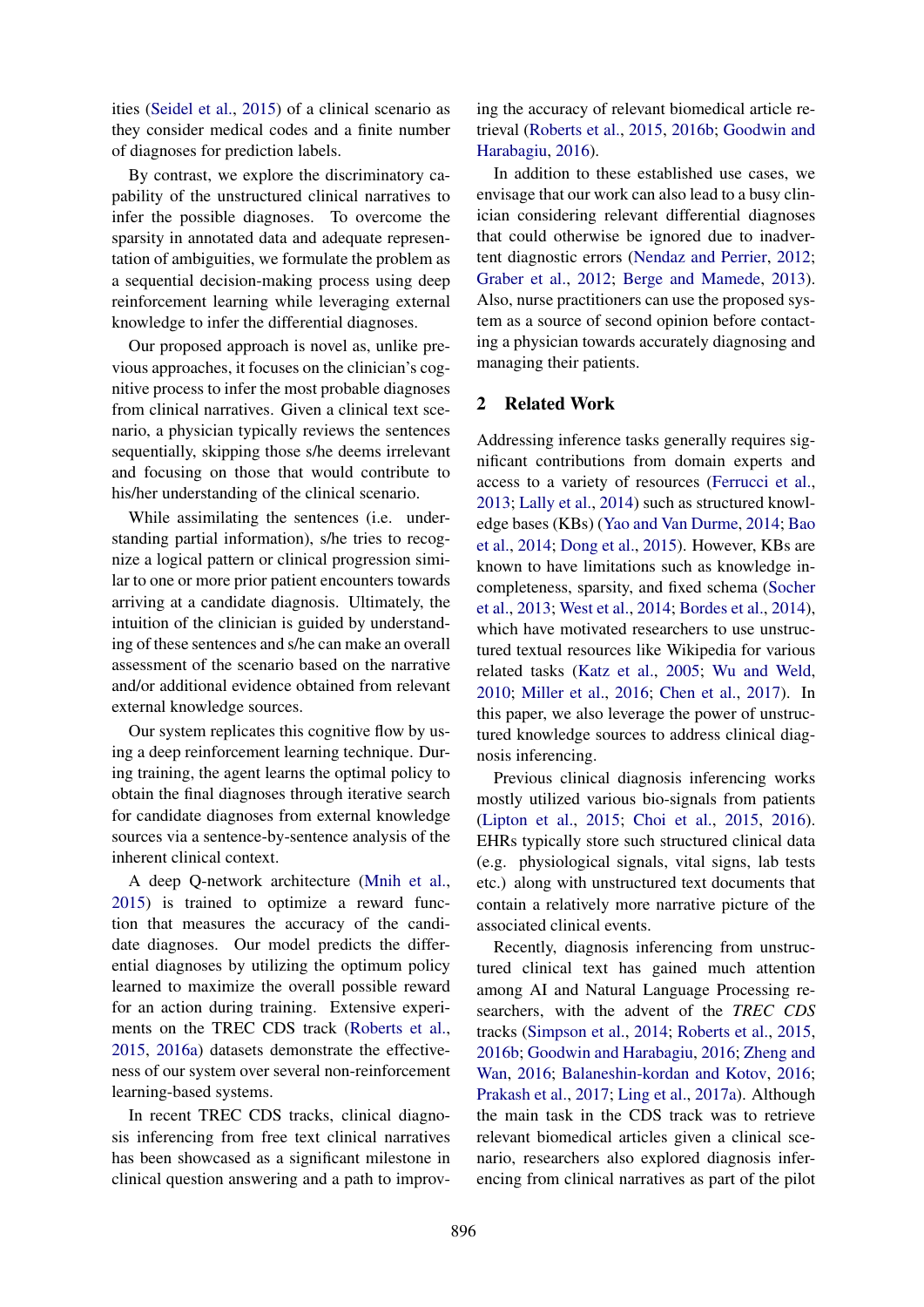

Figure 1: Overall architecture of the DBrain system.

task in 2015 that investigated the impact of diagnostic information on retrieving relevant biomedical articles (Roberts et al., 2015, 2016b).

Existing approaches for diagnosis inferencing mostly propose supervised classification models using various neural network architectures (Lipton et al., 2015; Choi et al., 2015; Prakash et al., 2017). However, such models heavily rely on large labeled data, and lack the ability to capture inherent ambiguities and complexities of a clinical scenario. Moreover, they are limited by the number of diagnosis labels and the use of medical codes to simplify the computational and linguistic difficulties of a clinical case. Other works have explored graph-based reasoning methods to incorporate relevant medical concepts and their associations (Shi et al., 2017; Geng and Zhang, 2014; Goodwin and Harabagiu, 2016; Zheng and Wan, 2016; Ling et al., 2017a).

These approaches do not focus on the intuitive and analytical processes of a clinician to infer the probable diagnoses from a clinical case narrative (Pelaccia et al., 2011; Kushniruk, 2001). By contrast, we propose a novel approach for clinical diagnosis inferencing that formulates the task as a reinforcement learning problem to mimic the clinician's cognitive process for clinical reasoning.

Prior works that use reinforcement learning for clinical decision support tasks focused on other modalities e.g. medical imaging (Netto et al., 2008) or specific domain-dependent use cases, and clinical trials (Poolla, 2003; Shortreed et al., 2011; Zhao et al., 2011), but not for inferencing diagnosis. Recent works have shown the utility of deep reinforcement learning techniques for chal-

lenging tasks like playing games and entity extraction via utilizing external evidence (Mnih et al., 2015; Narasimhan et al., 2015, 2016). To the best of our knowledge, we are the first to explore deepreinforcement learning for clinical diagnosis inference using text data from EHR.

# 3 Inferencing Diagnoses with Deep Reinforcement Learning

Our proposed approach, DBrain, uses a reinforcement learning formulation that leverages evidence from external resources to mimic the clinician's complex reasoning. The overall architecture of our method is depicted in Figure 1.

DBrain takes free-text clinical narratives as input, and generates differential diagnoses as output. It scans the clinical narrative sentence-bysentence and each sentence is used as a query to obtain a candidate diagnosis from external knowledge sources. We use a Markov Decision Process (MDP) to model this process. DBrain system creates two pools for each clinical narratives to keep the candidate sentences and the candidate diagnoses, namely: 1) bag-of-sentences, and 2) bagof-diagnoses. Actions are taken at each step to decide which candidate sentence goes into the bagof-sentences, and which candidate diagnosis goes into the bag-of-diagnoses.

# 3.1 MDP Framework

We model the integration of external knowledge sources for clinical diagnosis inferencing as a Markov Decision Process (MDP) (Bellman, 1957; Sutton and Barto, 1998). At each MDP step, the agent takes a sentence from the clinical narrative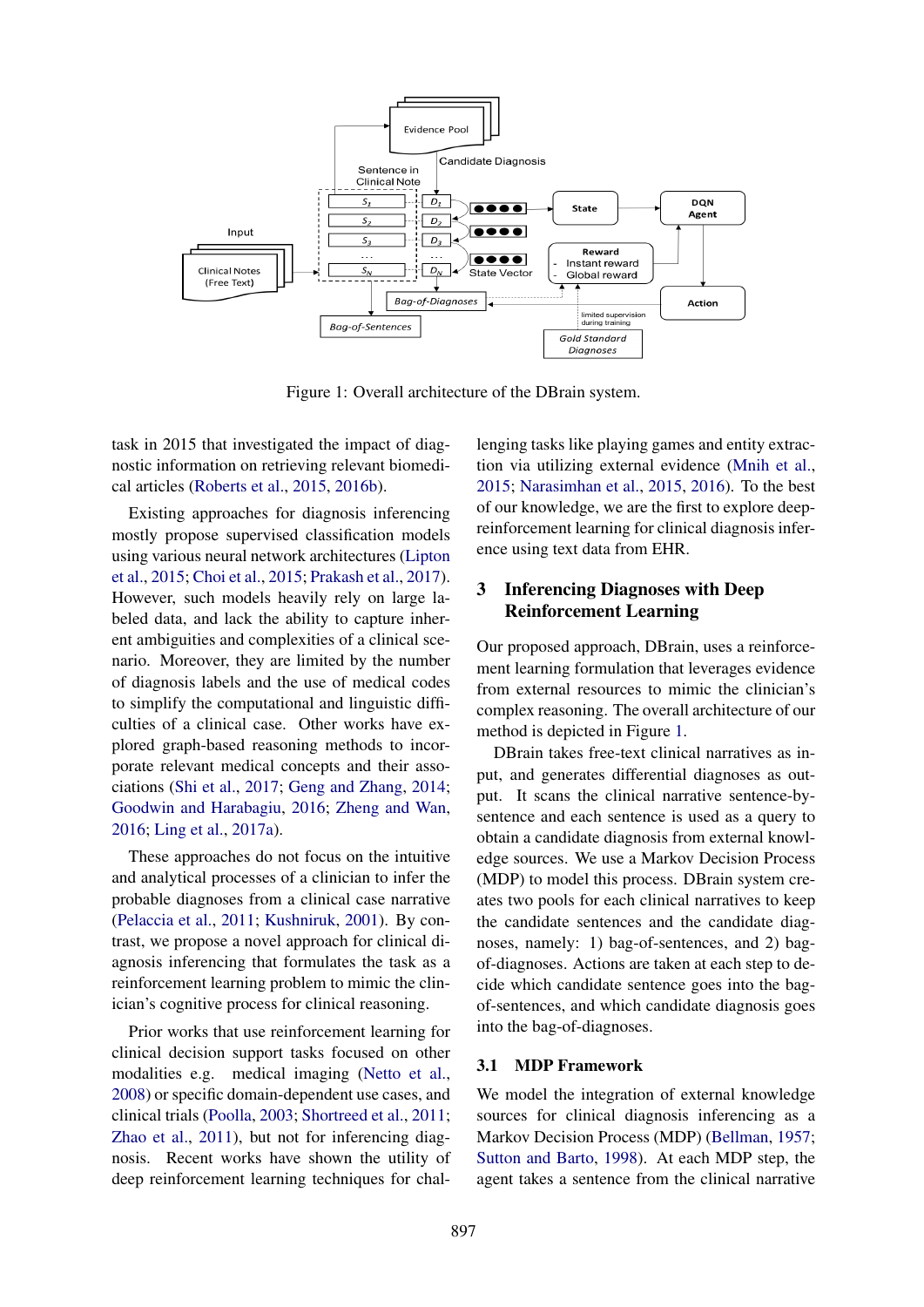and uses it as a query to obtain an external article from the evidence pool so that the sentence can be mapped to a candidate diagnosis. The evidence pool contains external knowledge sources, such as Wikipedia articles (details in Section 4.1).

For each sentence and the corresponding candidate diagnosis, a state vector  $s$  is created to encode their information. The state vector comprises information on the importance of the current sentence and the current candidate diagnosis with respect to inferring the most probable diagnoses for a clinical narrative. In a state  $s$ , the agent takes an action a to get to the next state,  $s' = s + a$ . A reward function  $r(s, a)$  is used to estimate the reward at each state s after taking an action a.

We estimate a state-action value function  $Q(s, a)$ , which determines the optimal action a to take in a state  $s$  using the O-learning technique (Watkins and Dayan, 1992). The Q-function is approximated using a deep Q-network (DQN) architecture (Mnih et al., 2015). The trained DQN agent takes state  $s$  and reward  $r$  as input, and outputs an action a.

Once the training is complete, the sentences in the bag-of-sentences represent the most important sentences, and the diagnoses in the bag-ofdiagnoses denote the final predicated diagnoses for the clinical narrative. The overall MDP framework for clinical diagnosis inferencing is presented in Algorithm 1.

| <b>Algorithm 1: MDP</b> framework |                                                            |  |  |
|-----------------------------------|------------------------------------------------------------|--|--|
|                                   | <b>Input</b> : clinical narrative $C = s_1, s_2, , s_n$    |  |  |
|                                   | <b>Output:</b> bag-of-diagnoses $D$ , bag-of-sentences $S$ |  |  |
| $\blacksquare$                    | $D = \emptyset$ and $S = \emptyset$ ;                      |  |  |
| $\overline{2}$                    | <b>for</b> each sentence $s_i$ in C <b>do</b>              |  |  |
| 3                                 | Use $s_i$ as query, search in knowledge sources, get       |  |  |
|                                   | candidate diagnosis $d$ ;                                  |  |  |
| $\boldsymbol{4}$                  | Generate state vector $v$ for sentence-diagnosis pair      |  |  |
|                                   | $(s_i, d);$                                                |  |  |
| 5                                 | Calculate reward value $r$ ;                               |  |  |
| 6                                 | Send $(v, r)$ to DQN agent, and get action value $a_1$     |  |  |
|                                   | and $a_2$ from agent (where $a_1$ and $a_2$ denote actions |  |  |
|                                   | for diagnoses and sentences, respectively);                |  |  |
| 7                                 | if action $==$ "stop" then break;                          |  |  |
| 8                                 | Update D according to $a_1$ ;                              |  |  |
| 9                                 | Update S according to $a_2$ ;                              |  |  |
| 10                                | end                                                        |  |  |
|                                   | 11 return $D, S$                                           |  |  |

For each clinical narrative, the output is a bagof-diagnoses  $D$  and a bag-of-sentences  $S$ . For the training phase, the steps in Algorithm 1 for each clinical narrative are run for multiple epochs. During the testing stage, each clinical narrative is pro-

cessed only once in a single epoch. The next subsections provide details on the state, actions, and the reward function of the MDP framework.

# 3.1.1 State

The state s in our MDP comprises DBrain system's confidence on the current sentence and the corresponding candidate diagnosis. We represent state s as a continuous real-valued vector containing the following information: 1)  $S1$ : similarity between the current sentence and the bag-ofsentences, 2) S2: similarity between the current sentence and the context of the clinical narrative, 3) S3: similarity between the current sentence and the source article context of a candidate diagnosis, 4) S4: similarity between the bag-of-sentences and the source article context of a candidate diagnosis, 5) S5: similarity between a candidate diagnosis and the bag-of-diagnoses, and 6) number of words in the current sentence.

We compute the aforementioned similarities in two ways: 1) string similarity, which includes ngram (unigram/bigram/trigram), and Levenshtein distance, 2) similarity/distance measures using one-hot vector representations including Jaccard similarity, cosine similarity, Manhattan distance, Euclidean distance, and fractional distance.

In addition to the above similarities, words in the current sentence are encoded into the state vector using a Long Short Term Memory (LSTM) network and mean pooling. In particular, we take the sequence of words in the current sentence as input, pass their one-hot vector embeddings to the LSTM cells, and output a corresponding vector representation, which combined with the similarities (described above) produces a state vector to serve as the input for the DQN module.

### 3.1.2 Actions

At each step, there are two kinds of actions for the agent:  $a_1$  for updating the bag-of-diagnoses and  $a_2$  for updating the bag-of-sentences, where  $a_1$  includes: 1) accept the candidate diagnosis, 2) reject the candidate diagnosis, 3) reject all candidate diagnoses, and 4) stop; and,  $a_2$  includes: 1) accept the current sentence, and 2) reject the current sentence.

### 3.1.3 Reward Function

The agent receives limited supervision from the ground truth diagnoses via a reward function during training. The reward function is chosen in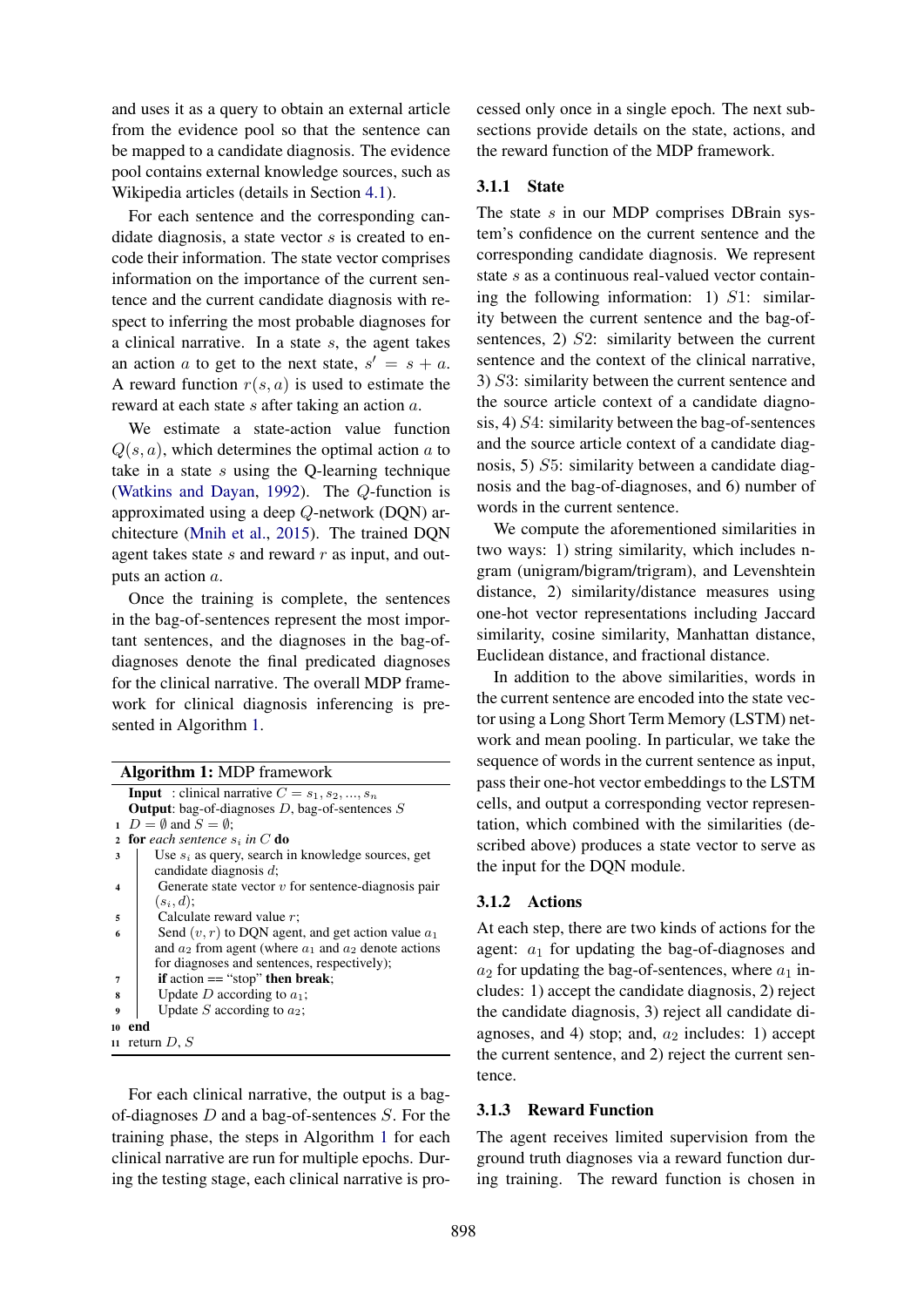

Figure 2: DQN architecture.

a way such that the accuracy of the final diagnoses prediction can be maximized. We consider two types of rewards: instant reward  $r_{instant}$  and global reward  $r_{global}$ . The overall reward r is computed as:

$$
r = r_{instant} + r_{global} \tag{1}
$$

where  $r_{instant}$  is calculated based on the match of a candidate diagnosis with gold standard diagnoses as:

$$
r_{instant} = \begin{cases} 1, & \text{if candidate diagnosis matches} \\ 0, & \text{otherwise} \end{cases} \tag{2}
$$

On the other hand,  $r_{global}$  is equal to the number of correct diagnoses minus the number of incorrect diagnoses in the bag-of-diagnoses.

## 3.2 DQN Architecture

In order to learn the Q-value, the iterative updates are derived from the Bellman equation(Sutton and Barto, 1998):

$$
Q_{i+1}(s, a) = E[r + \gamma max_{a'} Q_i(s', a') | s, a], \quad (3)
$$

where  $\gamma$  is a discount factor for the future rewards and the expectation is over the whole training process.

It is impractical to maintain the Q-values for all possible state-action pairs. Mnih et al. (2015) proposed a deep Q-network (DQN) architecture, which approximates the Q-value function and predicts  $Q(s, a)$  for all possible actions. We extended the DQN architecture in Narasimhan et al. (2015) to fit our problem formulation (Figure 2).

# 4 Experimental Setup

# 4.1 External Knowledge Sources

Our work relies on external knowledge sources to provide candidate diagnoses for the sentences

from a clinical narrative. We use two external knowledge sources: Wikipedia pages and MayoClinic pages. We index Wikipedia and MayoClinic using Elasticsearch<sup>2</sup>. As an example, Wikipedia and MayoClinic pages for the diagnosis "pulmonary embolism" are partially displayed in Table 1.

### 4.1.1 Wikipedia

We select 37,245 Wikipedia pages under the "clinical medicine" category<sup>3</sup>. Each page title is used as the diagnosis name and the texts from the *Signs and symptoms* subsection are used as an evidence for mapping candidate diagnosis. As shown in Table 1, "*Sign and symptom*" section describes symptoms of "pulmonary embolism". These symptoms have a higher chance of appearing in a clinical narrative if the documented diagnosis is "pulmonary embolism".

# 4.1.2 MayoClinic

The MayoClinic<sup>4</sup> disease corpus contains  $1,117$ pages, which include sections of *Symptoms*, *Causes*, *Risk Factors*, *Treatments and Drugs*, *Prevention*, etc. Each MayoClinic page title is regarded as one diagnosis. We select sentences from the "*Symptoms*" section as the external source of evidence for mapping candidate diagnoses.

# 4.2 Candidate Diagnosis Mapping

Each sentence from a clinical narrative is used as a query to search in both Wikipedia and MayoClinic corpora. Each search returns top 10 results per corpus. If there is any common diagnoses, we return the top ranked diagnosis as the candidate diagnosis. Otherwise, we consider the top ranked diagnosis from Wikipedia as the candidate diagnosis since Wikipedia has a higher coverage for ground truth diagnoses in both training and testing dataset. Table 2 presents the diagnoses coverage for Wikipedia and MayoClinic in our training and test set, where the test set numbers essentially denote the maximum possible recall of our systems.

|                     | Wikipedia | <b>MayoClinic</b> |
|---------------------|-----------|-------------------|
| <b>Training Set</b> | 93.33%    | 80.00%            |
| <b>Test Set</b>     | 96.67%    | 86.67%            |

Table 2: Diagnoses coverage.

<sup>2</sup> https://www.elastic.co/

<sup>&</sup>lt;sup>3</sup>https://en.wikipedia.org/wiki/Category:Clinical\_medicine 4 http://www.mayoclinic.org/diseases-conditions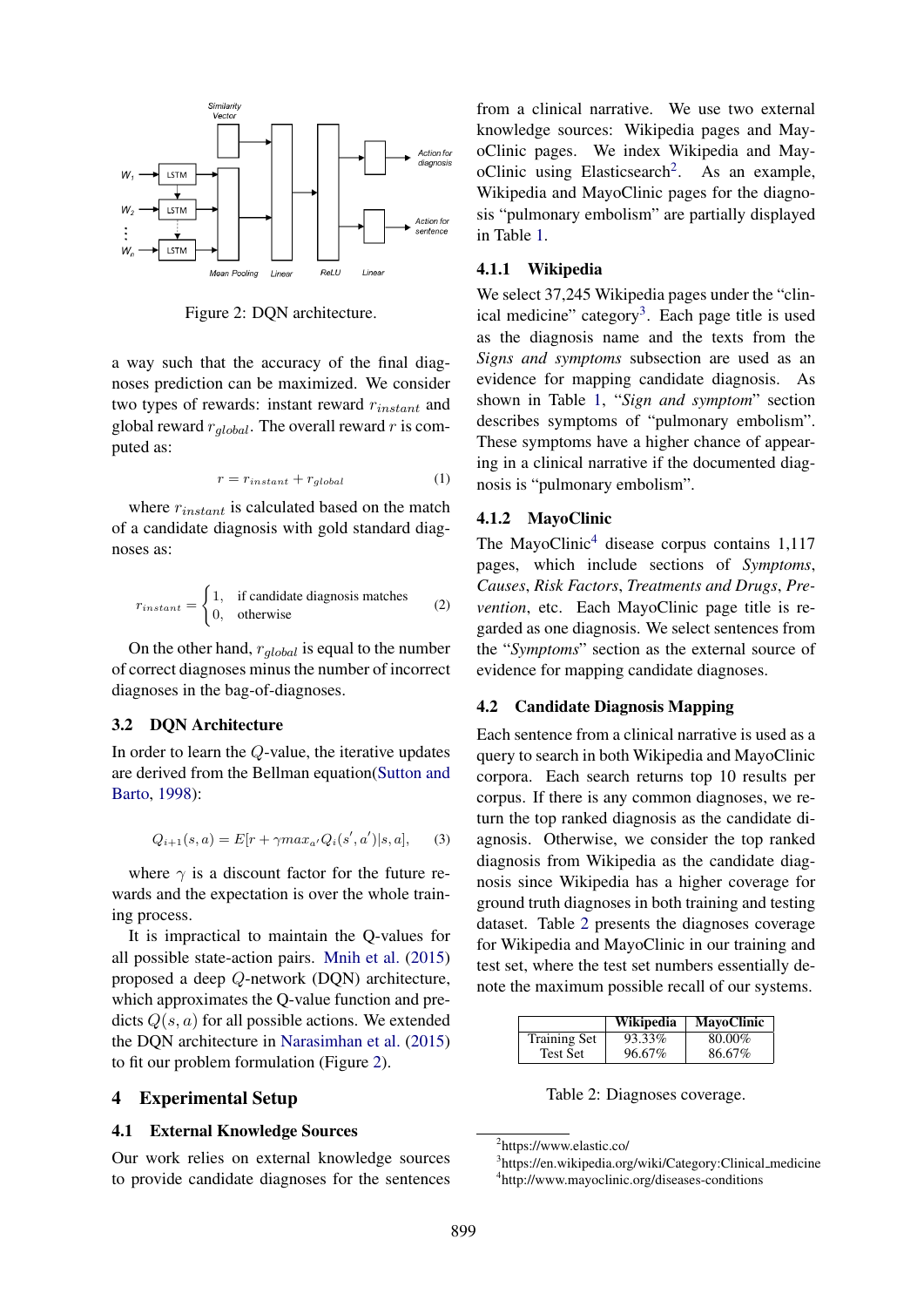### 4.3 Datasets of Clinical Narratives

We use the 2015 and 2016 *TREC CDS* track datasets (Roberts et al., 2015, 2016a) for our experiments. Each dataset contains 30 topics, where each topic is a medical case narrative that describes a patient scenario. A topic example is partially shown as the clinical narrative in Table 1 (see accompanied dataset for all topics).

Each topic contains "*description*", "*summary*", and "*diagnosis*" fields. "*description*" includes a comprehensive description of the patient's situation, whereas "*summary*" contains an abridged version of the most important information. In addition, the *2016* dataset includes a "*note*" field for each topic, which resembles an actual clinical note in terms of linguistic complexity. We use "*description*", "*summary*" and "*note*" fields separately to generate more samples with same/similar patient situations.

We use all fields from the *2016* dataset for training our systems, while "*description*" and "*summary*" fields from the *2015* dataset are used separately for testing (see dataset statistics in Table 3).

|                  | Train | Test-       | Test-   |
|------------------|-------|-------------|---------|
|                  |       | description | summary |
| # of Topics      | 30    | 30          | 30      |
| # of Samples     | 90    | 30          | 30      |
| Total # of Sent. | 703   | 152         | 45      |
| Avg. # of Sent.  | 7.8   | 5.1         | 1.5     |

Table 3: Dataset statistics.

#### 4.4 Evaluation Metrics

We use precision, recall and F-score as the evaluation metrics. Precision is the fraction of correctly predicted diagnoses among all predicted diagnoses. Recall is the fraction of correctly predicted diagnoses among all gold standard diagnoses. F-score is calculated based on precision and recall as follows:

$$
F = \frac{2 \times precision \times recall}{precision + recall}
$$
 (4)

Instead of using an exact match for comparing predicted diagnosis and gold diagnosis, we use paraphrases and disease synonyms based on the human disease network (Schriml et al., 2012) to compare two diagnosis terms.

#### 4.5 Systems for Comparison

We explore a supervised method using Support Vector Machines (SVM), an information retrievalbased method (*IR-based*), and two heuristic methods (*KG-based* and *Concept-based*) to systematically evaluate the performance of our DBrain system. In addition, we also compare the performance among different representational variations of the DQN architecture.

#### 4.5.1 Supervised Method

We build a supervised method using SVM (Cortes and Vapnik, 1995). Each sentence  $s_i$  in a clinical narrative is used as a query to search in knowledge sources. We use the top retrieved Wiki page,  $p$  as the candidate diagnosis. For each sentence, we get a sentence-page pair  $(s_i, p)$ . If the page title indicates the correct diagnosis for a clinical narrative, we label the sentence-page pair  $(s_i, p)$  as a positive example, otherwise, the pair is labeled as a negative example.

The feature space for SVM contains 13 features<sup>5</sup> denoting the similarity between a sentence from the clinical narrative and an external knowledge source page: cosine similarity, Damerau-Levenshtein distance, Jaccard similarity, JaroWinkler distance (Winkler, 1995), Levenshtein distance, weighted Levenshtein distance, longest common subsequence, metric longest common subsequence (Bakkelund, 2009), N-gram similarity (Kondrak, 2005), optimal string alignment, Qgram distance (Ukkonen, 1992), Sorensen-Dice coefficient, and the relevance score returned from Elasticsearch. The similarity scores are concatenated to generate a vector. Finally, the similarity vector and positive/negative labels are used as input to train the SVM model. During testing, each clinical narrative generates multiple sentence-page pairs and the positive diagnoses predicted by the SVM model are considered as the final diagnoses.

### 4.5.2 *IR-based* Method

The IR-based method has the similar setting as the supervised method. Each sentence  $s_i$  is used as a query to obtain top 5 pages as candidate diagnoses. Each page is associated with a relevance score. We combine the results from each sentence in the narrative, and use the cumulative relevance scores to get top 5 ranked diagnoses pages per clinical narrative.

#### 4.5.3 *KG-based* Method

We create a knowledge graph (KG)-based method, which uses Wikipedia pages under the "clinical

<sup>5</sup> https://github.com/tdebatty/java-string-similarity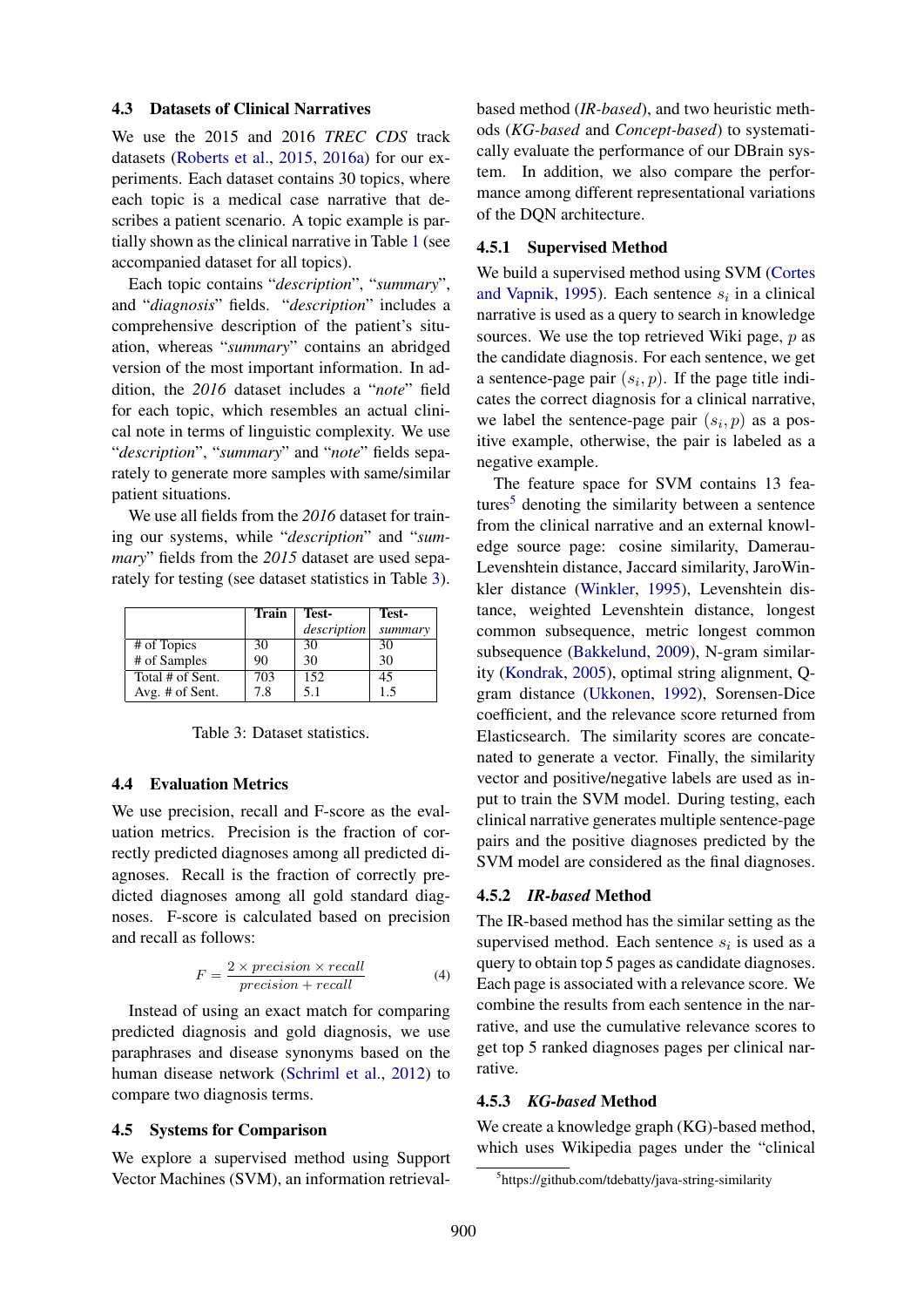

Figure 3: (a) Description vs. Summary. (b) State vectors with or without similarity scores.

medicine" category to build a knowledge graph. The hierarchy of each Wikipedia page is preserved to encode its distinguishing characteristics with respect to other pages. Each page consists of several sections and is related to other medical conditions. We build a directed graph (digraph) by using these relations, where each node is a medical condition, diagnosis, test, procedure, medication or any other clinical concept, and each edge is a relation between two nodes.

The constructed knowledge graph contains ∼  $100K$  nodes and  $\sim 1M$  edges, where leaf nodes represent medical symptoms and are connected to relevant diseases and medical conditions. Based on this graph, we infer the clinical diagnoses given a list of signs and symptoms extracted from a clinical narrative using a clinical information extraction engine. This method produces a ranked list of diagnoses. We take the top 5 ranked results as the diagnoses.

### 4.5.4 *Concept-based* Method

We compare our system with the concept graphbased method proposed by Ling et al. (2017a). This method builds a concept graph by integrating knowledge from structured and unstructured sources to infer top 5 ranked diagnoses from a clinical narrative.

### 4.5.5 Representational Variations of DQN

As discussed in Section 3.1.1, we use LSTM and mean pooling to encode words in a sentence. We compare the DQN-LSTM model with two variations (Figure 6) (Narasimhan et al., 2015): 1) DQN-BOW, which uses a bag-of-words approach to represent words in a sentence, and 2) DQN-Rand, where instead of using the DQN agent to choose actions, we randomly choose an action in each step.



Figure 4: Evolution of reward with different similarities.

### 4.6 DQN Settings

For the DQN learning, we use a replay memory of size 50K, and a discount of 0.99. The embedding dimension is 300. All other settings are kept similar to Narasimhan et al. (2015).

# 5 Results and Discussion

### 5.1 Description vs. Summary

We use *Description* and *Summary* separately as clinical narratives for our experiments to evaluate their impact on the performance of our system. Figure 3 (a) shows Precision, Recall, and F-scores for *Description* and *Summary*. We can see that the results for *Description* is better than *Summary*. One reason is that *Description* has more average number of sentences than *Summary*. It is important for the reinforcement learning agent to infer candidate diagnoses from a sufficient number of sentences. Only one or two sentences may not be adequate for this purpose. Therefore, in the following experiments, we only use *Description* for system comparisons.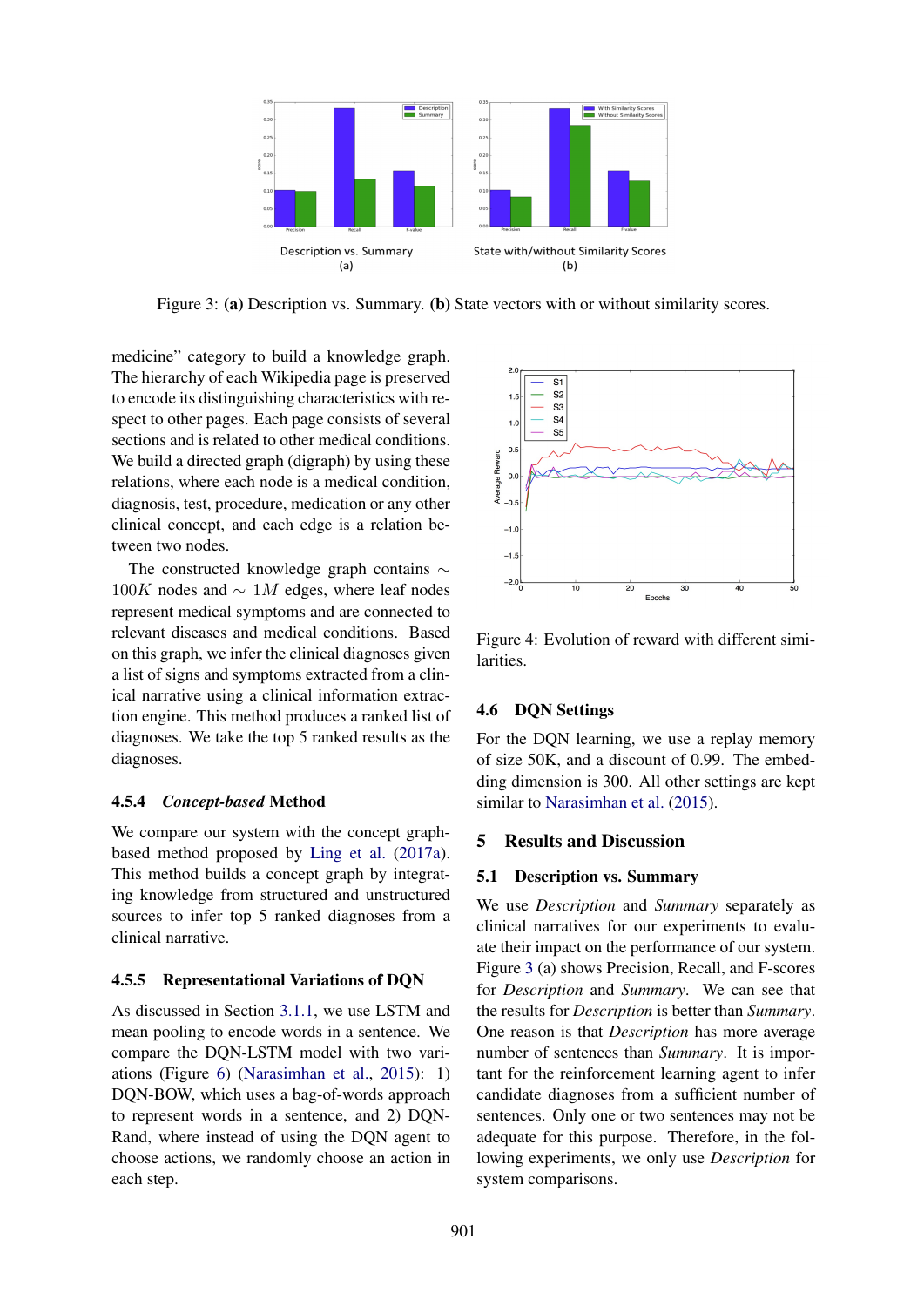

Figure 5: Evolution of accuracy.

#### 5.2 State Vector Variations

In Figure 3 (b), we compare results for similarity scores in state vector to omitting similarity scores on state vector. We see that the inclusion of similarity vectors with the mean pooling of the context of a current sentence inside the DQN architecture provides better results for our model.

In Figure 4, we display the evolution of rewards by comparing with different similarities (used separately) as listed in Section 3.1.1. We see that S3, the similarity between the current sentence and the source article context of a candidate diagnosis, has better performance compared to other similarities.

### 5.3 Reward Functions

Figure 5 shows the learning curve of our DBrain system by measuring accuracy over epochs for different rewards functions. By using instant reward only, the accuracy trend over epochs on training set is not stable. Global reward function becomes stable after  $\sim$  10 epochs. By combining instant reward with global reward, the accuracy is slightly better than just using global reward. Therefore, we use the combined reward function in other experiments.

#### 5.4 System Comparison Results

Table 4 presents the evaluation results of our system in comparison to other considered systems.

From these results we can see that the DBrain system achieves the best precision and F-value scores over other methods demonstrating the effectiveness of our reinforcement learning formulation. The concept-based approach shows an impressive recall score although with a loss in preci-

|                          | <b>Precision</b> | <b>Recall</b> | <b>F-Value</b> |  |
|--------------------------|------------------|---------------|----------------|--|
| Supervised Method        |                  |               |                |  |
| <b>SVM</b>               | 4.44             | 33.33         | 7.84           |  |
| <b>IR</b> Method         |                  |               |                |  |
| IR-based                 | 7.33             | 36.67         | 12.22          |  |
| <b>Heuristic Methods</b> |                  |               |                |  |
| KG-based                 | 7.33             | 36.67         | 12.22          |  |
| Concept-based            | 8.96             | 44.78         | 14.93          |  |
| Our System               |                  |               |                |  |
| DQN-BOW                  | 11.94            | 20.00         | 14.11          |  |
| DQN-LSTM                 | 10.28            | 33.33         | 15.71          |  |

Table 4: Evaluation results  $(\%)$ .

sion. On the other hand, DQN-LSTM achieves the best F-Value, which is better than DQN-BOW, illustrating the importance of having a better representation of words as input. All the improvements of our system (DQN-LSTM) are statistically significant ( $p < 0.05$ ) over SVM using the paired samples t-test (David and Gunnink, 1997) except for the methods that compute scores for the top 5 diagnoses as output (IR and heuristic-based).

Overall, the low F-measures demonstrate the difficulty of the task, as they are consistently low for all methods. We use exact sentences from a clinical narrative as queries to search for the diagnoses in the knowledge sources. Thus, sometimes our system is not able to identify the correct diagnosis due to noise in the query (see Table 6). This can be rectified with forming the query by extracting relevant clinical concepts from a sentence as shown in Ling et al. (2017b). Another reason for low F-scores is that some ground-truth diagnoses (from the training and test set) are missing in both MayoClinic and Wikipedia (Table 2). A knowledge source with a better coverage for diagnoses may offer additional room for improvements.

Figure 6 shows the evolution of average rewards for DQN-LSTM, DQN-BOW, and DQN-Rand. DQN-Rand performs poorly, which again demonstrates the importance of using a DQN agent to learn the best strategies for actions.

#### 5.5 Example Outputs from DBrain System

We present two detailed examples to show how our DBrain system predicts the diagnoses for two test set topics. Table 5 shows that our system can correctly predict the diagnosis "Hypothyroidism" while Table 6 shows an example where the DBrain system failed to predict the correct diagnosis as the candidate diagnoses list mapped from the sentences of the clinical narrative did not contain the correct diagnosis.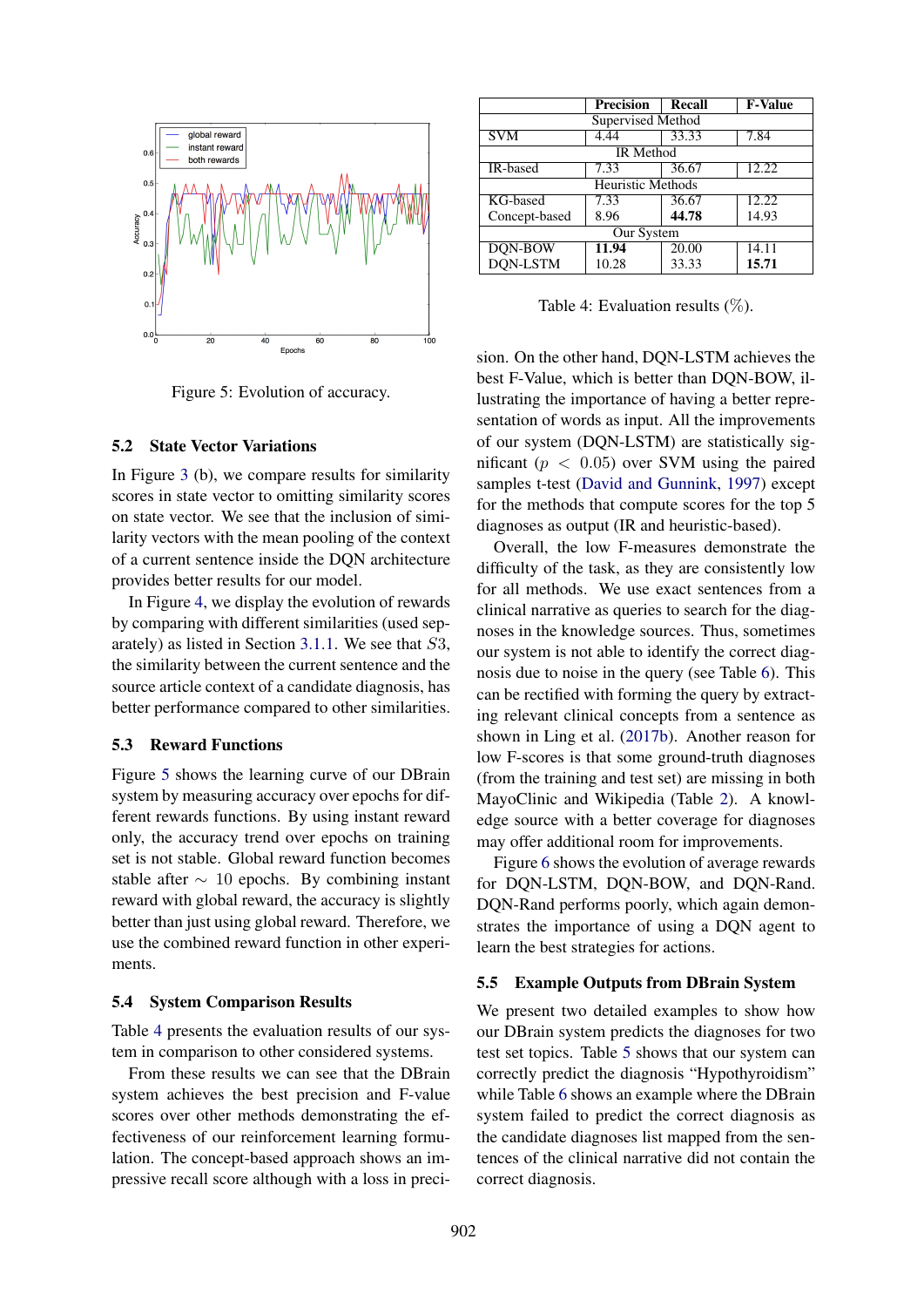

Figure 6: Evolution of reward with representational variations.

| <b>Example 1</b>                                             | <b>Example 2</b>                                               |
|--------------------------------------------------------------|----------------------------------------------------------------|
| Input:                                                       | Input:                                                         |
| <i>Description:</i> A 56-year old Caucasian female complains | Description: A 31-year-old woman with no previous              |
| of being markedly more sensitive to the cold than most       | medical problems comes to the emergency room with a            |
| people. She also gets tired easily, has decreased appetite,  | history of 2 weeks of joint pain and fatigue. Initially she    |
| and has recently tried home remedies for her constipa-       | had right ankle swelling and difficulty standing up and        |
| tion. Physical examination reveals hyporeflexia with de-     | walking, all of which resolved after a few days. For the       |
| layed relaxation of knee and ankle reflexes, and very dry    | past several days she has had pain, swelling and stiffness     |
| skin. She moves and talks slowly.                            | in her knees, hips and right elbow. She also reports inter-    |
| Ground-Truth Diagnosis: Hypothyroidism                       | mittent fevers ranging from 38.2 to 39.4 degrees Celsius       |
| Stage 1:                                                     | and chest pain.                                                |
| Sentence 1: A 56-year old Caucasian female complains         | Ground-Truth Diagnosis: Rheumatic fever                        |
| of being markedly more sensitive to the cold than most       | Stage 1:                                                       |
| people.                                                      | <i>Sentence 1:</i> A 31-year-old woman with no previous med-   |
| Candidate Diagnosis: Triple X syndrome                       | ical problems comes to the emergency room with a his-          |
| Action for the agent: reject the candidate diagnosis         | tory of 2 weeks of joint pain and fatigue.                     |
| Stage 2:                                                     | Candidate Diagnosis: Premenstrual syndrome                     |
| Sentence 2: She also gets tired easily, has decreased ap-    | Action for the agent: reject the candidate diagnosis           |
| petite, and has recently tried home remedies for her con-    | Stage 2:                                                       |
| stipation.                                                   | Sentence 2: Initially she had right ankle swelling and dif-    |
| Candidate Diagnosis: Colorectal cancer                       | ficulty standing up and walking, all of which resolved af-     |
| Action for the agent: reject the candidate diagnosis         | ter a few days.                                                |
| Stage 3:                                                     | Candidate Diagnosis: Caput succedaneum                         |
| Sentence 3: Physical examination reveals hyporeflexia        | Action for the agent: reject the candidate diagnosis           |
| with delayed relaxation of knee and ankle reflexes, and      | Stage 3:                                                       |
| very dry skin.                                               | <i>Sentence 3:</i> For the past several days she has had pain, |
| Candidate Diagnosis: Hypothyroidism                          | swelling and stiffness in her knees, hips and right elbow.     |
| Action for the agent: accept the candidate diagnosis         | Candidate Diagnosis: Synovial osteochondromatosis              |
| Stage 4:                                                     | Action for the agent: reject the candidate diagnosis           |
| Sentence 4: She moves and talks slowly.                      | Stage 4:                                                       |
| Candidate Diagnosis: Conjugate gaze palsy                    | Sentence 4: She also reports intermittent fevers ranging       |
| Action for the agent: reject the candidate diagnosis         | from 38.2 to 39.4 degrees Celsius and chest pain.              |
| Output:                                                      | Candidate Diagnosis: Dientamoebiasis                           |
| Bag-of-Diagnoses: {Hypothyroidism}                           | Action for the agent: reject the candidate diagnosis           |
|                                                              | Output:                                                        |
| Table 5: DBrain predicts the correct diagnosis.              | $Bag-of-Diagnoses: \{\}$                                       |

Table 6: DBrain fails to predict the correct diagnosis.

We present a novel approach for clinical diagnosis inferencing that mimics the cognitive process of clinicians using deep reinforcement learning via leveraging evidence from external resources. Our experiments on the *TREC CDS* datasets demonstrate that the DBrain system learns to diagnose by digesting clinical narratives sentence by sentence and achieves better results than supervised, IR-based, and heuristic-based methods. Furthermore, our experiments using different variations such as *Description vs. Summary* for clinical narratives, *Instant vs. Global vs. Combined* for reward functions, *State Vector with/without Similarity Scores* as input to the DQN module along with various representational variations for the DQN architecture reveal that *Description*, *Combined* reward function, *State Vector with Similarity Score*, and *DQN-LSTM* provide the best results to infer the probable diagnoses, respectively.

# 903

I rain predicts the correct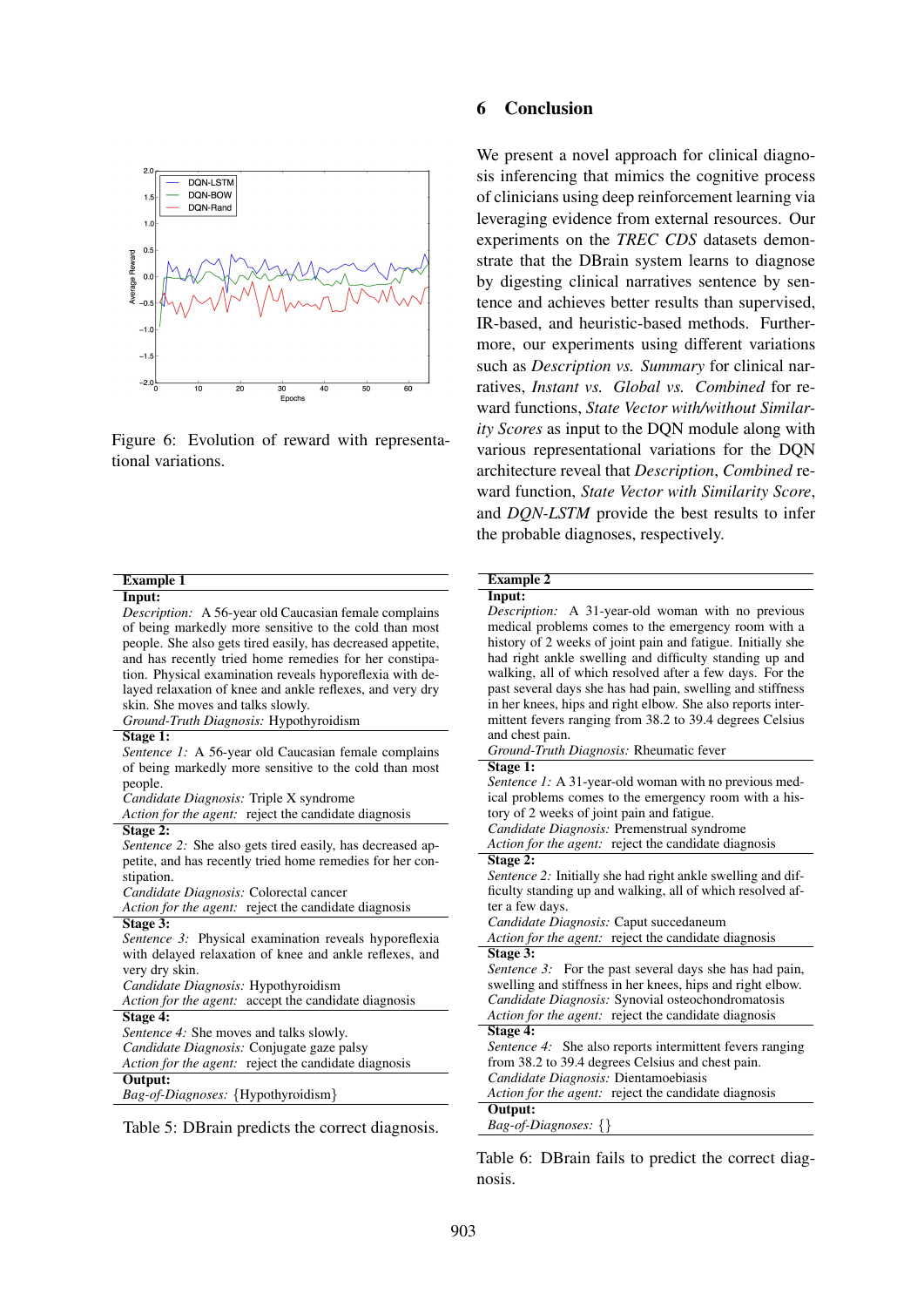#### References

- Daniel Bakkelund. 2009. An lcs-based string metric. *Olso, Norway: University of Oslo*.
- Saeid Balaneshin-kordan and Alexander Kotov. 2016. Optimization method for weighting explicit and latent concepts in clinical decision support queries. In *ICTIR*, pages 241–250. ACM.
- Junwei Bao, Nan Duan, Ming Zhou, and Tiejun Zhao. 2014. Knowledge-based question answering as machine translation. *Cell*, 2(6).
- Richard Bellman. 1957. A Markovian Decision Process. *Journal of Mathematics and Mechanics*, 6:679–684.
- K. Berge and S. Mamede. 2013. Cognitive diagnostic error in internal medicine. *European Journal of Internal Medicine*, 24.
- Antoine Bordes, Sumit Chopra, and Jason Weston. 2014. Question answering with subgraph embeddings. *arXiv preprint arXiv:1406.3676*.
- Danqi Chen, Adam Fisch, Jason Weston, and Antoine Bordes. 2017. Reading wikipedia to answer open-domain questions. *arXiv preprint arXiv:1704.00051*.
- Edward Choi, Mohammad Taha Bahadori, Andy Schuetz, Walter F. Stewart, and Jimeng Sun. 2016. Retain: Interpretable predictive model in healthcare using reverse time attention mechanism. *CoRR*, abs/1608.05745.
- Edward Choi, Mohammad Taha Bahadori, and Jimeng Sun. 2015. Doctor ai: Predicting clinical events via recurrent neural networks. *arXiv preprint arXiv:1511.05942*.
- C. Cortes and V. N. Vapnik. 1995. Support Vector Networks. *Machine Learning*, 20:273–297.
- Herbert A David and Jason L Gunnink. 1997. The paired t test under artificial pairing. *The American Statistician*, 51(1):9–12.
- Li Dong, Furu Wei, Ming Zhou, and Ke Xu. 2015. Question answering over freebase with multicolumn convolutional neural networks. In *ACL*, pages 260–269.
- David Ferrucci, Anthony Levas, Sugato Bagchi, David Gondek, and Erik T Mueller. 2013. Watson: beyond jeopardy! *Artificial Intelligence*, 199:93–105.
- Shichao Geng and Qin Zhang. 2014. Clinical diagnosis expert system based on dynamic uncertain causality graph. In *Information Technology and Artificial Intelligence Conference (ITAIC), 2014 IEEE 7th Joint International*, pages 233–237. IEEE.
- Travis R Goodwin and Sanda M Harabagiu. 2016. Medical question answering for clinical decision support. In *CIKM*, pages 297–306. ACM.
- M. L. Graber, S. Kissam, V. L. Payne, A. N. Meyer, A. Sorensen, and N. Lenfestey. 2012. Cognitive interventions to reduce diagnostic error: a narrative review. *BMJ Quality & Safety*, 21.
- Boris Katz, Gregory Marton, Gary C Borchardt, Alexis Brownell, Sue Felshin, Daniel Loreto, Jesse Louis-Rosenberg, Ben Lu, Federico Mora, Stephan Stiller, et al. 2005. External knowledge sources for question answering. In *TREC*.
- Grzegorz Kondrak. 2005. N-gram similarity and distance. In *String processing and information retrieval*, pages 115–126. Springer.
- Andre W. Kushniruk. 2001. Analysis of complex decision-making processes in health care: Cognitive approaches to health informatics. *Journal of Biomedical Informatics*, 34:365–376.
- Adam Lally, Sugato Bachi, Michael A Barborak, David W Buchanan, Jennifer Chu-Carroll, David A Ferrucci, Michael R Glass, Aditya Kalyanpur, Erik T Mueller, J William Murdock, et al. 2014. Watsonpaths: scenario-based question answering and inference over unstructured information. *Yorktown Heights: IBM Research*.
- Yuan Ling, Yuan An, and Sadid A. Hasan. 2017a. Improving clinical diagnosis inference through integration of structured and unstructured knowledge. In *Proceedings of the 1st Workshop on Sense, Concept and Entity Representations and their Applications*, pages 31–36, Valencia, Spain. Association for Computational Linguistics.
- Yuan Ling, Sadid A. Hasan, Vivek Datla, Ashequl Qadir, Kathy Lee, Joey Liu, and Oladimeji Farri. 2017b. Diagnostic inferencing via improving clinical concept extraction with deep reinforcement learning: A preliminary study. In *Proceedings of Machine Learning for Healthcare*.
- Zachary C Lipton, David C Kale, Charles Elkan, and Randall Wetzell. 2015. Learning to diagnose with lstm recurrent neural networks. *arXiv preprint arXiv:1511.03677*.
- Alexander Miller, Adam Fisch, Jesse Dodge, Amir-Hossein Karimi, Antoine Bordes, and Jason Weston. 2016. Key-value memory networks for directly reading documents. *CoRR*, abs/1606.03126.
- Volodymyr Mnih, Koray Kavukcuoglu, David Silver, Andrei A Rusu, Joel Veness, Marc G Bellemare, Alex Graves, Martin Riedmiller, Andreas K Fidjeland, Georg Ostrovski, et al. 2015. Human-level control through deep reinforcement learning. *Nature*, 518(7540):529–533.
- Karthik Narasimhan, Tejas D. Kulkarni, and Regina Barzilay. 2015. Language understanding for textbased games using deep reinforcement learning. In *EMNLP*, pages 1–11.